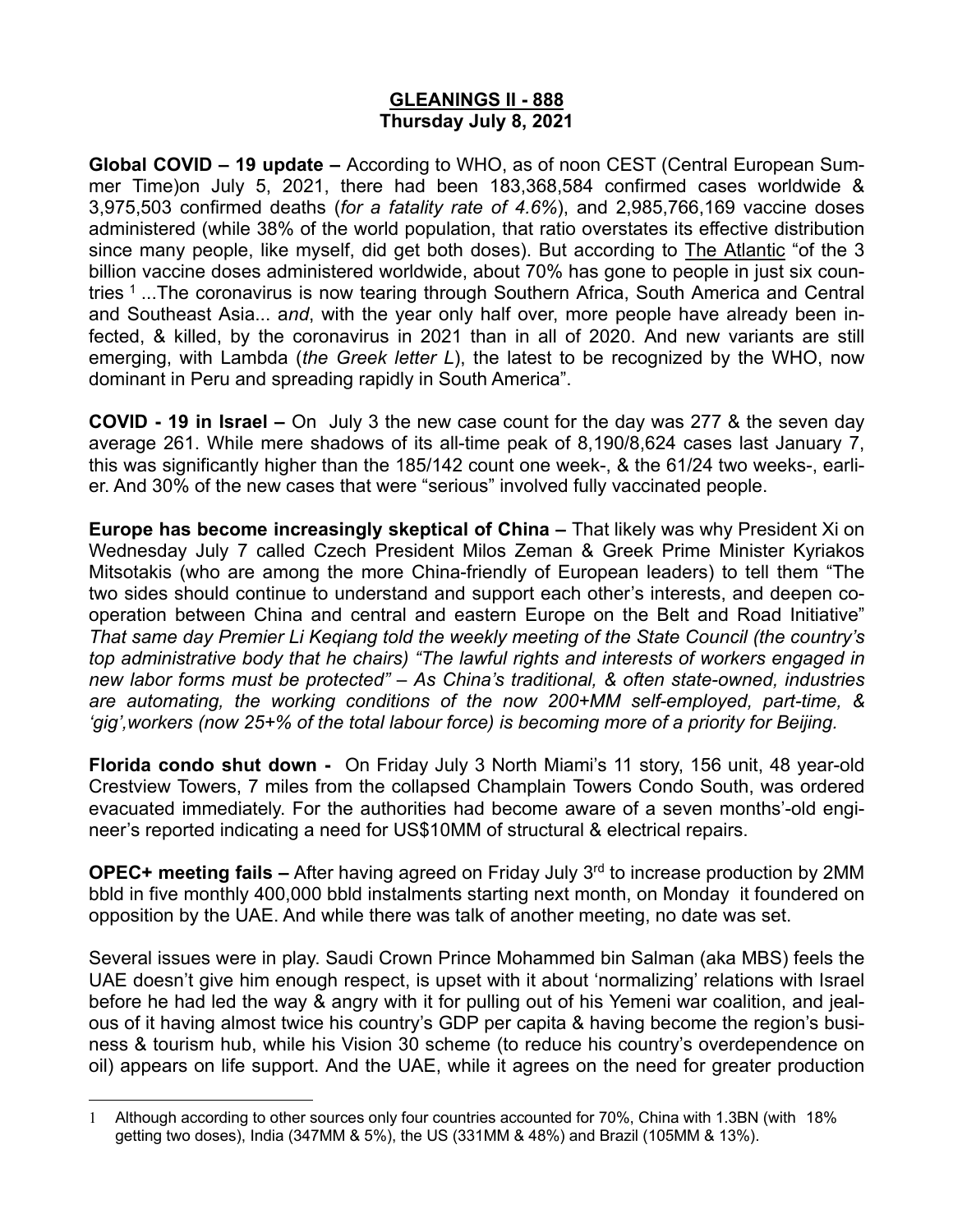so as not to have oil prices remain at levels higher than the world can afford (they have tripled to the mid-US\$70 range in the past 15 months) can afford to be magnanimous since its fiscal "break-even" oil price is below current prices (while Saudi Arabia's isn't). But it feels hard done by since it has spent billions to hike capacity by 20+% since the current OPEC+ production volume constraints came into play now almost three years ago and its pleas for a higher production 'baseline' (to base allowable oil production on) have been ignored while those of Azerbaijan, Kazakhstan, Kuwait & Nigeria were granted (because MBS feels that, given its much higher GDP per capita, and the fact that 30% of the UAE's GDP & 13% of its exports are oil & gas-driven, vs. Saudi Arabia's 50% & 70%, it should just shut up & be quiet, an attitude which last year already had the UAE threatening to pull out of OPEC.

**Robotic food delivery –** Grubhub plans to start delivering food this fall on 250 US college campuses using suitcase-sized, six-wheeled food delivery robots. To do so it will use equipment manufactured by Yandex, a NASDAQ-listed 10,000 employee company founded in 1997 with 18 offices across the world (although its main markets are in the former Soviet bloc) that is headquartered in Moscow & incorporated in the Netherlands).

**Sen. Robert Portland (65) –** A lawyer by training & a lifelong Republican, he first got involved in politics working in the Bush 41 White House. In 1992 he was elected to the House & served six terms, defeating four different Democratic candidates in five elections,. This earned him an 89 rating from the American Conservative Union but also a reputation that "compared to the other Republicans he has ... a willingness to work with Democrats to enact important legislation". After winning the 2004 election 71.7- 28.3, he resigned in 2005 to become Bush 43's Trade Representative, & later as his Director of the White House OMB (Office on Management and Budget), causing Sen. Kent Conrad (D-ND) to note upon his departure "He is a person of credibility and decency that commanded respect on both sides of the aisle". In 2010 he ran for the Senate, was unopposed in the Republican primary & won the seat handily (56.9-39.4) and in 2016, after thinking about running for the Presidency, thumped former Governor Ted Strickland 58-37 in his run for a second term

Last January 25 he announced he would not stand for re-election in 2022 and was looking forward to "focus(ing) all my energy on legislation and the challenges our country faces, rather than on fundraising and campaigning ... 82 of my bills were signed into law by President Trump ... and 68 ... by President Obama ... but, honestly, it has gotten harder and harder to break through the partisan gridlock and make progress on substantive policy ...".

Ohio is deemed a "red" state since 11 of its 16 members in the House are Republicans, its Governor, Ted DeWine, is a Republican & both the State Senate & House are GOP-controlled and because, while it voted for Obama in 2012, in both 2016 & 2020 53% of Ohioans voted for Trump. On the other hand, Sen. Sherrod Brown (68), the other Democratic Senator (since 2006), was re-elected in 2018 with almost exactly the same degree of popular support that Trump had in 2016 & 2020. This likely will be a 'bell wether' Senate race in 2022!

*The Ohio GOP primary season is already in full swing, with the once seemingly 'shoo-in' prospect, Rep. Anthony Gonzalez (age 49), a one time Ohio State football star & Indianapolis Colts' first round draft pick, having 'queered his pitch' with the State GOP by voting, along with a number of other House Republicans, for the January 13 motion to impeach Trump for the January 6 Capitol catastrophe). And, while the seven declared Republican hopefuls are tripping over each other vying for Trump's endorsement, the sole declared Democratic candi-*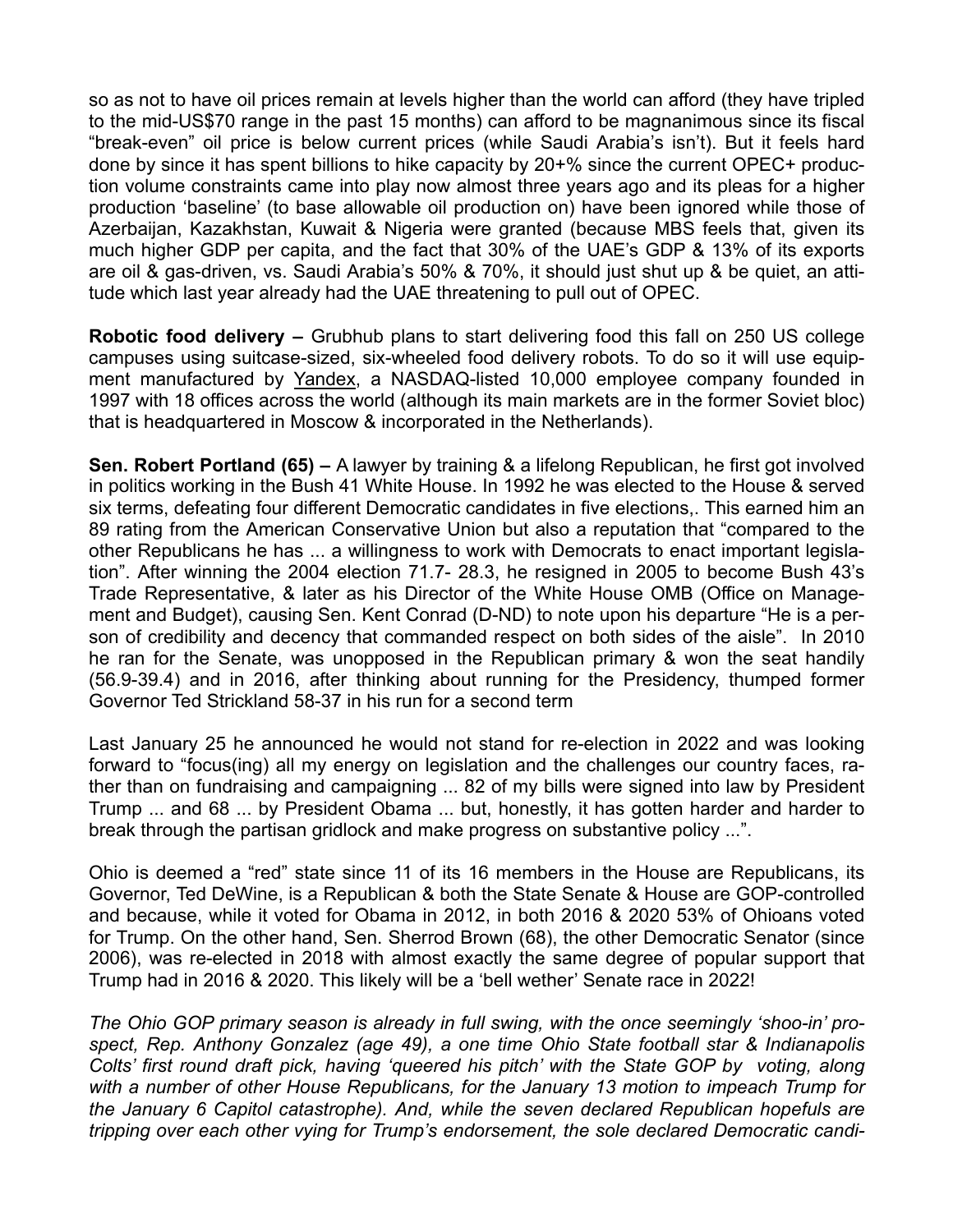date, 47 year-old Tim Ryan, a nine-termer in the House, is neck on neck in the polls with the *GOP front runners among the seven, most of them political novices.*

*The 2022 mid-term election may well be a matter of which party will be more adept at losing, rather than winning, the election. For the Trumpians may encourage Independents to vote Democrat & 'old line GOP members' to stay home, just as the "progressive"' Democrats may hand the GOP a big hammer by enabling it to denote them as "socialists" (which may scare off Independents & cause moderate Democrats to 'sit this one out' (and the Democratic party would be the loser in this since, while the more aggressive social ideas appeal to the younger generation, the number of < 26 year-old voters is half that of those 45 years & over, while their voter turnout ratio has been in the 50% range & that of their elders much higher.* 

**Tokyo Olympic Games -** They still are supposed to go ahead from July 23 to August 8, albeit with no one, domestic or foreign, in the stands (resulting in US\$800+MM revenue loss for the IOC). But don't count on it. For in a country where only 25% of the population has had one shot & only 15% is fully vaccinated, the fact that as of July 8 the new case load had increased 70% in two weeks to 2,230, caused Prime Minister Yoshihide Saga to declare a state of emergency (even though that number was just one-third of its May 13 6,367 peak new cases). Moreover, at last report 83% of those polled wanted the Games cancelled or postponed (up from 69% MoM & Rakuten CEO Hiroshi Mikitani had termed holding the Games at this time a "suicide mission" (*a term that in Japan may have a more honourable meaning than in the Western world?).*

**US bond yields puzzling insiders –** Since March the yield on the benchmark 10-year UST bond has gone from 1.75% to 1.30% & its 30-year counterpart from 2.50% to 1.75% (although both have risen a bit in recent days). This prompted the following observations :

- **Subadra Rajappa, Head of US Rates Strategy at Societe Generale :** "Are those optimistic forecasts [for economic growth and inflation] actually achievable?";
- Kathy Jones, Schwab's Chief Fixed Income Strategist : "All that seems to be imply ing is that perhaps not only is the inflation transitory, but maybe some of the growth has been transitory"; and
- **JPMorgan (in a Research Note) :** "A big portion of what we are seeing is a capitulation of the higher rates' thesis."

*So the US economic outlook may not be as rosy as has been taken for granted (as confirmed by the fact that at last report the number of US unemployed, at 9.5MM, was still well in excess of the 5.7MM in February 2020)?*

**US fully vaccinated rates by state –** As of 6:00 a.m. on July 7 almost half the Americans were 'fully vaccinated'. But the rate varied widely in the 50 states : among "blue" states it ranged from 66.13% in Vermont to 46.75% in Illinois & in "red" states from 48.01% in Nebraska to 33.03% in Alabama. And even more noteworthy was that there was only one red state among the top 25 (Nebraska was No. 23) and not a single blue state among the bottom 25, not surprisingly so since the full vaccinated rate is much higher among Democrats than Republicans, and the 'gap' is growing : as of July 6 its was 46.7% vs. 35.0%, up from 22.8% vs. 20.6% in April.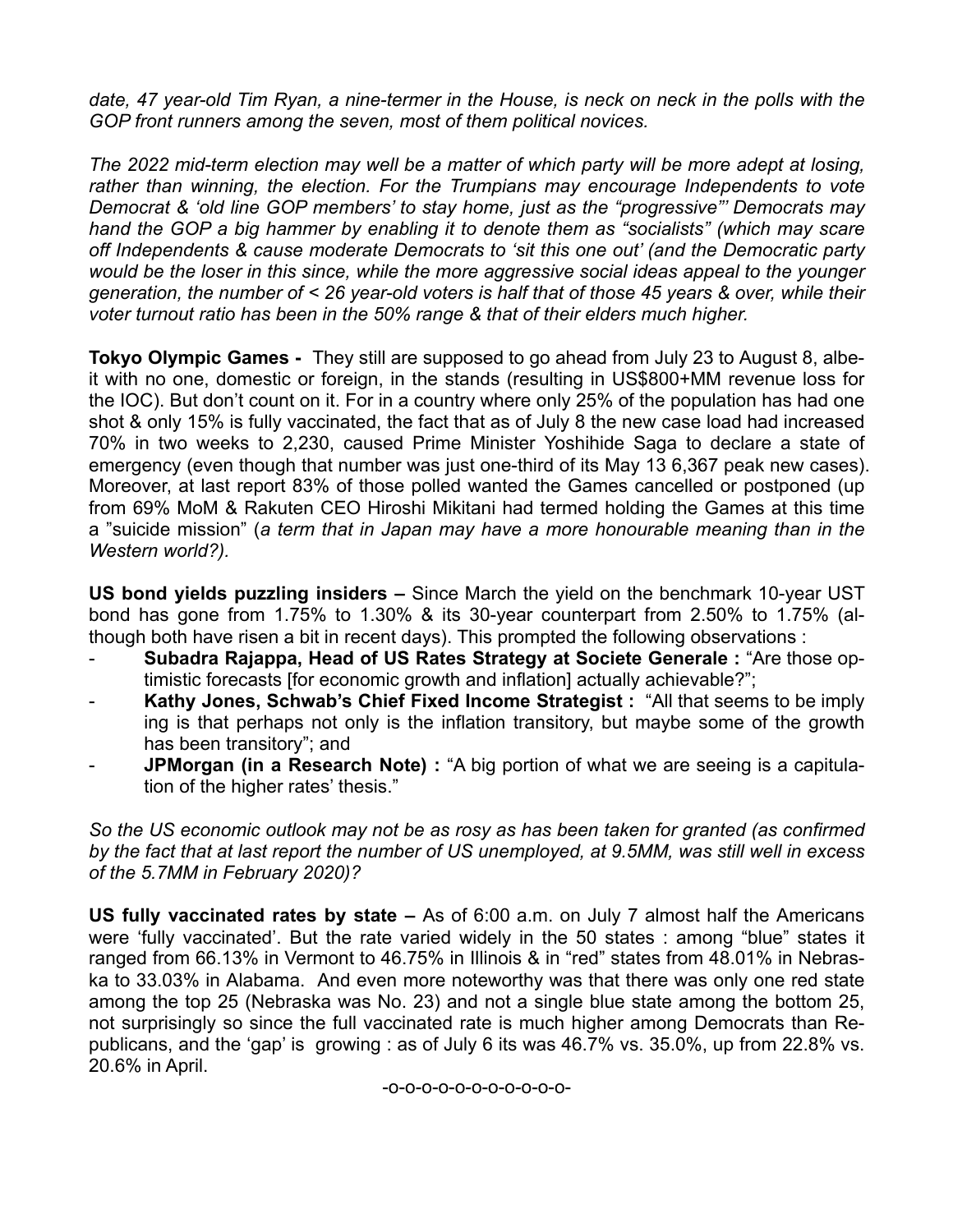### **URGENT ACTION IS NEEDED TO ADDRESS A WORSENING TWO-TRACK RECOVERY (IMF, Kristaline Georgieva)**

- When the G-20 Finance Ministers & Central Bank Governors gather in Venice this week, the good news will be that the global recovery is progressing broadly in line with our April projection of 6% growth and that, after a crisis like no other, we are seeing ,in some countries, a recovery like no other, propelled by a combination of strong fiscal & monetary policy & some rapid vaccinations. Thus for the US we project 7% growth this year, a post-1984 high, while the recovery is similarly gaining momentum in China, the euro area and a few other advanced & emerging economies.
- But the data also conform a deepening divergence in economic fortunes, with a large number of countries falling behind. In fact, we face a worsening two-track recovery, driven by dramatic differences in vaccine availability, infection rates & ability to provide policy support that call for **urgent action by the G-20** (*in this item all bolding appears in this article*) and policy makers across the globe.
- Speed is of the essence : we estimate that faster access to vaccinations for high risk populations could potentially **save more than half a million lives in the next six months alone**; while the Delta variant is raising concern everywhere, it is now driving a brutal surge in infections in **sub-Sahara Africa** where less than one in a hundred is fully vaccinated, vs an average of over 30% in the more advanced countries. This will undermine *economic* progress & inflict harm on the global economy. And shrinking fiscal reserves will make it even harder for the poorer nations to boost vaccinations & support their economies, leaving millions of people (*only millions, not tens or hundreds of millions?*) unprotected and exposed to rising poverty, homelessness & hunger (and spikes in food price inflation).
- And the world is *now* keeping a close eye on the recent pickup in inflation, particularly in the US & other countries where there is a risk of a more sustained rise in inflation, or inflation expectations, that could trigger an earlier-than-expected tightening of US monetary policy, and lead to a sharp tightening of global financial conditions & **significant capital outflows from emerging & developing economies**.
- This is a critical moment for the world. To to keep this two-track recovery from worsening **we must take urgent policy action now**, by stepping up international cooperation to end the pandemic, and to secure the recovery & our support for the vulnerable economies. The IMF has done so in an unprecedented manner by providing US\$114BN in new financing to 85 countries & debt relief for our poorer members. Our membership has backed a new allocation of 650BN SDRs, the largest issuance in our history (and we are working hard to magnify the impact thereof by encouraging the voluntary (*re?*)allocation of 100BN thereof to the poorest & most vulnerable countries.
- On taxation we strongly welcome the **historic agreement reached by 130 countries**  for a minimum corporate tax that will help ensure that highly profitable companies pay their fair share – *everywhere (the italics are the writer's).* For decades of tax competi tion fueled a race to the bottom, thereby depriving many countries of the wherewithal to make vital investments in infrastructure & social policies . So let's seize this crucial moment to build a fairer and more effective 21<sup>st</sup> century international tax system.

*Unusual for these blogs, this one is under the name of the IMF Managing Director herself. The absolute rate of recovery is really nothing to write home about since by the end of this calendar year the global-, & US-, economies will be only marginally greater than two years earlier, while their populations are about 2% & 1% greater respectively. The potential capital*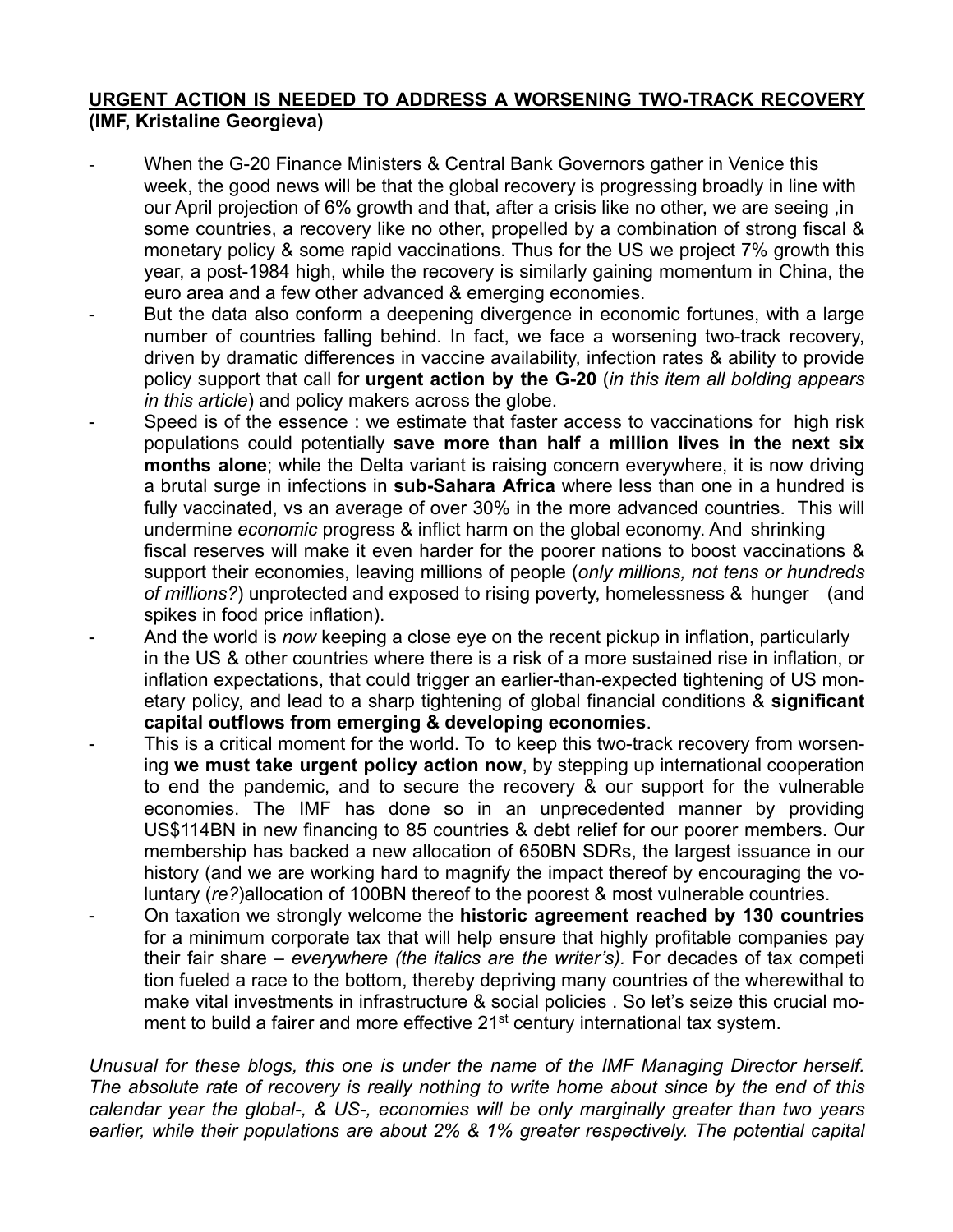*outflows from emerging & developing countries could have a highly leveraged negative effect on their economies while being of only marginal benefits to the recipient, more advanced ones. The IMF contribution to solving the problem should not be overrated since a) much of its support will go, as it is meant to, to 'walking dead' countries and b) the US\$114BN is a mere fraction of 1% of global GDP. And greater international cooperation may well be a pipe dream; for voters, & hence politicians, are in more of a 'put the wagons in a circle' than a 'dogooder'-, mood. The international tax agreement will likely benefit the advanced countries far more than the most needy ones. And what may well be the two most worrisome aspects of the above are her less optimistic (& more realistic?) views on inflation than the Fed's & her failure to mention the international migration implications of a "two-track" global recovery.*

#### **HIRING INTENTIONS HIT ALL-TIME HIGH IN BANK OF CANADA'S BUSINESS OUT-LOOK SURVEY (Canadian Press staff)**

- Its latest Business Outlook Survey shows that hiring intentions among most *Canadian*  businesses are at an all-time high & that workers' confidence in landing a job has re bounded to nearly pre-pandemic levels as most businesses & sectors plan to hire over the next 12 months as they foresee faster sales growth as restrictions loosen, although some in 'high contact' service sectors, like restaurants, don't expect a return to prepandemic staffing levels for at least 12 months. On the other hand, its survey of con sumer expectations showed that nearly half of the respondents who lost income due to the pandemic reported having a hard time finding work in their field & that two-thirds don't expect a quick return to a normal work schedule.
- And lurking in the background are lingering concerns about inflation running higher than the Bank's 2% target with over one-third of businesses expecting it to be in the 3% range over the next year and consumers telling the Bank that they expect it to 'run hot' in the short term.

*Allianz-owned & Newport Beach CA-based money management firm PIMCO (AUM of US\$2.21TR) expects s sharp rise in bond yields and in one of its charts implies that, while 'headline' inflation will decline from 2.5% today to 1.5% a year from now only then to inch back up to 2%, "core" inflation (i.e. ex food & energy) will go from being lower than the headline variety today to being higher than it by yearend 2022..*

# **\$20,000 HIKE LIKELY FOR RCMP CONSTABLES (NP, Christopher Nardi)**

- If the first tentative agreement between Canada's national police service  $\&$  its new union, *the National Police Federation*, is approved ("sometime l ... this summer"?), RCMP constables (11,913 of its total 20,000 uniformed personnel  $2$ ), will see their max imum salary (*after three years service?*) jump next April from \$86,110 to \$106,576.
- *In all fairness,* they last received a pay increase in 2016 and since then none were considered until the union negotiations were concluded. So the tentative agreement provides retroactively for a 1.5% annual increase effective April 1, 2017 in "market ad justments" of 1.5% to 2.5% each year until 2022.

*At last report, the salary scales for First Class Constables (in the RCMP typically three years after graduating from training, but elsewhere sometimes after five years) ranged from* 

<sup>2</sup> Which seems like quite a 'top heavy ratio, with roughly 40% being corporals or higher.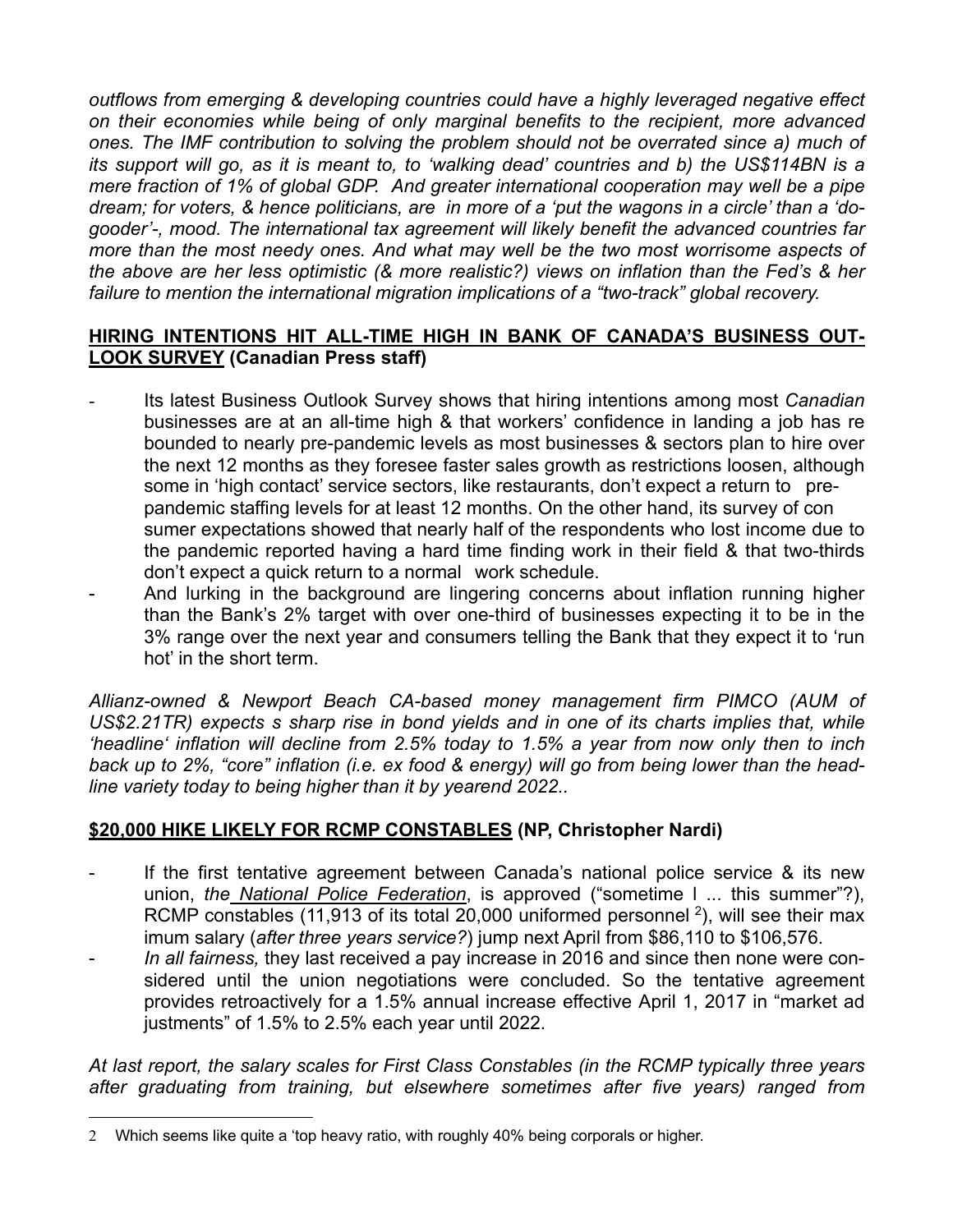*\$100,000+ in Delta BC, Edmonton, Winnipeg, Regina, Toronto, Calgary, London & Brockville ON, Camrose AB, Orangeville, Kawartha Lakes & Timmins ON, and Frederickton NB to \$89,998 in Montreal, \$87,847 in Quebec City & \$82,808 in the Surete de Quebec; so there was an element of truth in the observation of Brian Sauve , the head of the new union, that his members had been "falling behind ... provincial and municipal police services for far too long." Nevertheless, in 2016, Commissioner Bob Paulson had signed off on \$1.7MM in bonuses for 90 senior RCMP officers (incl. \$295,514 for his six Deputy Commissioners alone), not surprising so since, in an October 9, 2019 interview, two years after he had retired, he told Chuck Rosenberg on CNBC that his first career as an RCAF jet pilot instructor had pretty well ended after a performance appraisal had noted "Lieutenant Paulson doesn't display significant downward-flowing loyalty" (& told him in the same interview he had almost missed getting into the RCMP by giving an RCMP recruiter a "version" of the reason of quitting the RCAF.*

*And it is puzzling how the tentative agreement arrived at the new \$106,576 salary number; for if one multiplies the \$86,110 2016 base salary by 1.015% for 2017 & by 1.025% for the next four years, the resultant amount is \$96,443, not \$106,576.*

# **2ND TIME AROUND ON RADAR PROJECT (Postmedia, David Pugliese)**

- Canada has *long* had two 'tactical radar' systems (located at 3 & 4 Wings in Bagotville PQ & Cold Lake AB respectively) to 'detect & identify, and direct' its *now 'long in the tooth'* CF-18 jet fighter interceptors to potential threats in North American aerospace. Originally DND had estimated they could be replaced at \$39MM for delivery in 2007, but the needed competition was delayed. Then in 2011 Nepean ON-based Thales Canada won a \$55MM contract to do so for delivery in 2013; but its cost skyrocketed to \$78MM and in 2015 the government & Thales agreed to end the contract (*at an unknown cost to the government*). And now Ottawa has given Thales a new \$184MM contract (that includes \$32MM to provide system support for five years) for three such systems (one being a 'spare').

*Thales is the company that provided the signalling system for the Edmonton LRT extension to NAIT (Northern Alberta Institute of Technology) but never could make it work, so that the city ended up replacing it with another firm that could, & did, make it work. While DND procurement has long been a national embarrassment, this particular contract award has a odour of pre-election largesse!*

#### **BENNETT PLANS TO SLEEP 4 NIGHTS A WEEK AT THE PM'S OFFICIAL RESIDENCE (Times of Israel staff)**

- His family will continue to reside in Ra'anana, (*an 'upscale' city'of 75,000, designated a "Green City" by WHO in 2005, in the 'neck' of Israel, 15 kms/9miles North of Tel Aviv & 57kms/36miles Northwest of Jerusalem,* so their children *(a teenage son & daughter, a preteen daughter & a primary school age son)*, won't have to change schools & (hopefully)? can stay out of the political spotlight, and because his wife's